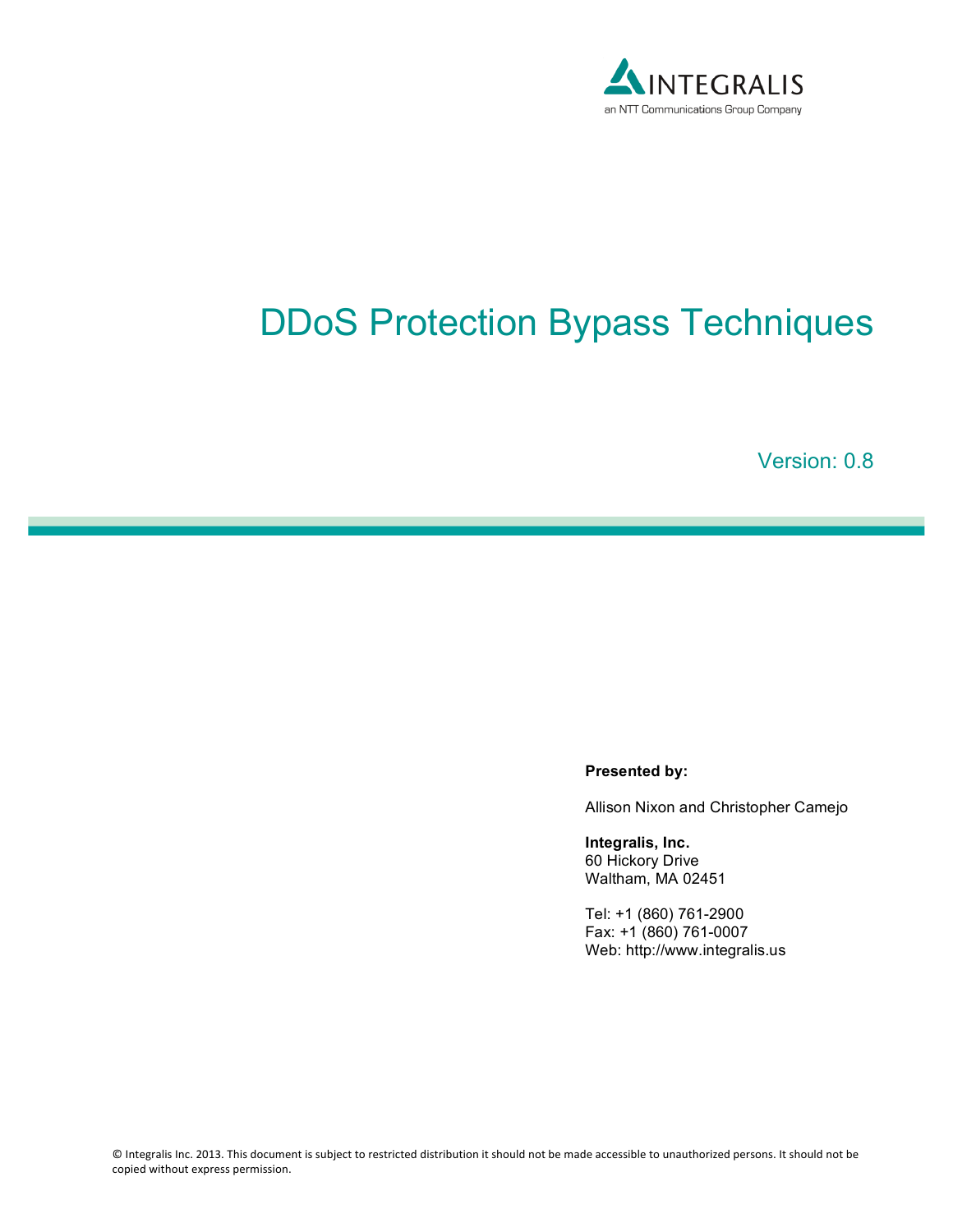

# **Table of Contents**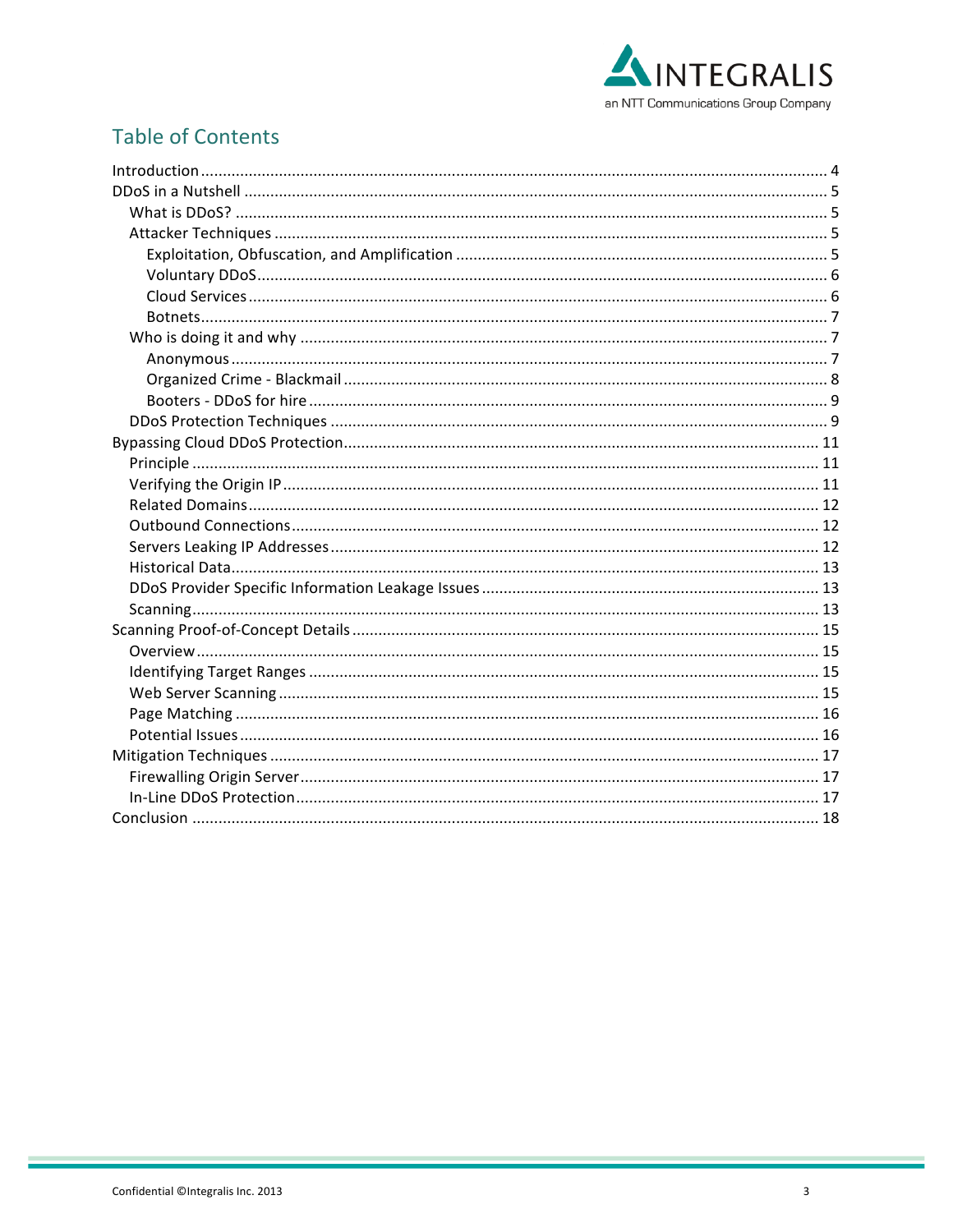

# Introduction

Integralis is a global information security consulting and managed security services firm. We offer a broad range of services to our clients, including analysis of threats and incident response. This document relates to recent threat research, and is intended to disclose bypass methods for cloud-based Distributed Denial of Service (DDoS) protection services.

While investigating illicit DDoS-for-hire services that were protected by DDoS protection services, Integralis has come across some techniques that make it possible to bypass certain commercial DDoS protection services. Initially we researched the bypass techniques shared in the criminal underground, and after understanding the underlying mechanisms we began to discover more methods. In our research, we have discovered that the majority of surveyed DDoS protected websites are not protected against these bypass techniques. We have continued investigating these techniques so that we can better advise our clients and we believe that the public needs to be aware of our discoveries because the issues described here may result in attackers bypassing their improperly (and sometimes properly, depending on vendor recommendations) configured DDoS protection services.

Since several companies offer different types of DDoS protection services these techniques may not apply to each and every DDoS protection service. If a company provides cloud based WAF or other filtering services the same bypass methods may apply to those protections too. Fundamentally, these flaws affect any service that uses DNS to route traffic. Services that use BGP to reroute traffic are not affected, nor are inline services.

This document provides a basic overview of DDoS techniques and profiles of some of the groups known to launch DDoS attacks, a discussion of the techniques available to bypass cloud-based DDoS protection services, a detailed description of a proof-of-concept tool Integralis has developed to demonstrate the scanning technique discussed in this document, and descriptions of possible techniques to mitigate these attacks.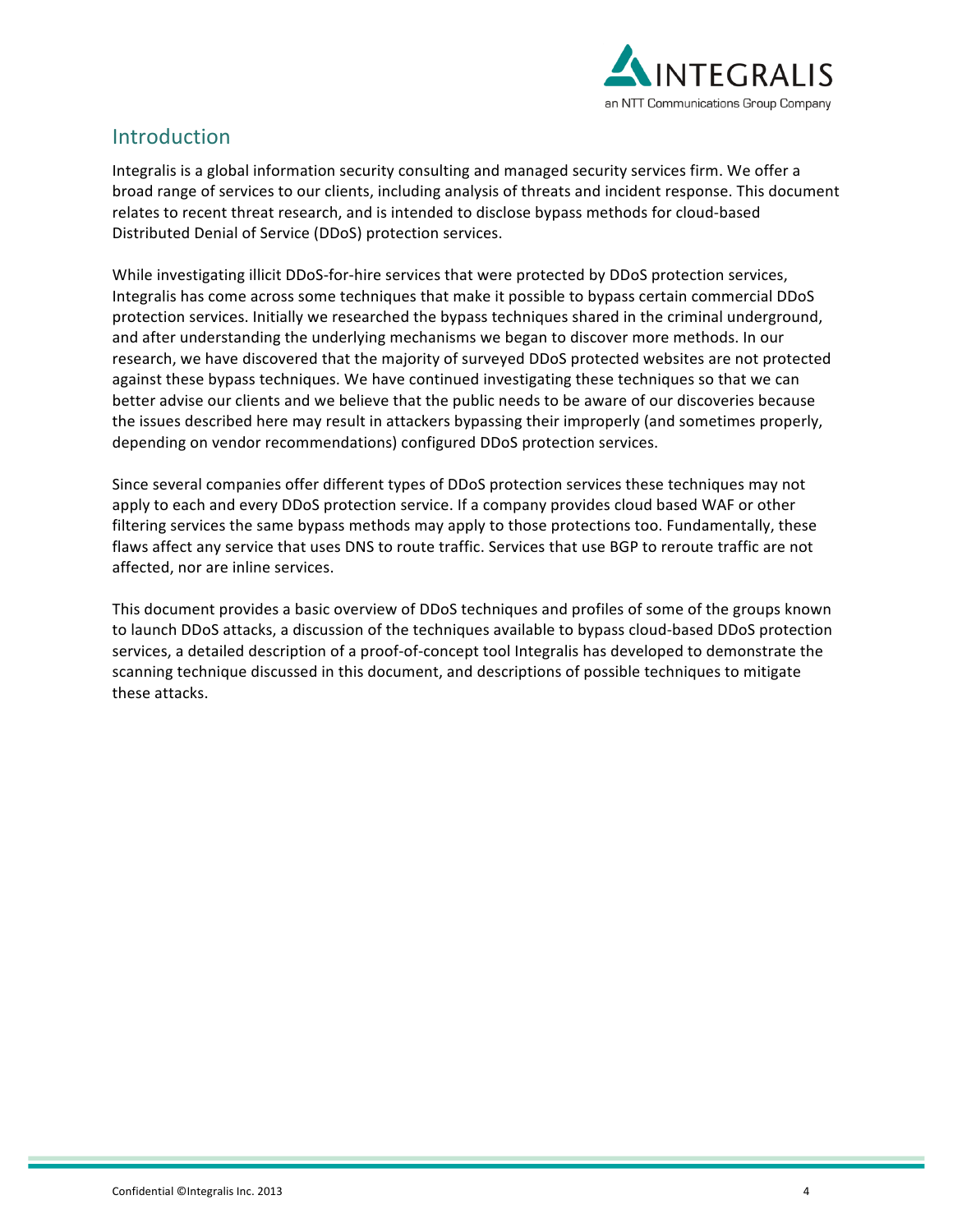

# DDoS in a Nutshell

# **What is DDoS?**

Distributed Denial of Service (DDoS) attacks are a method of temporarily slowing down or making a target site or network inaccessible to its normal users through a flood of traffic from a large number of other hosts.

Traditional non-distributed Denial of Service (DoS) attacks rely upon a single or small number of hosts exploiting specific vulnerabilities in their target. These vulnerabilities could include programming flaws that allow the service to be crashed remotely via the network or design flaws in the programs or operating systems that make it easy for a single attacker to exhaust the resources of a server. These traditional DoS attacks can be mitigated by fixing the underlying flaws in the software or deploying Intrusion Prevention Systems (IPS) that can detect and block attempts to exploit these flaws.

The reliance of traditional DoS on specific flaws that can be mitigated is a sharp contrast to DDoS attacks that rely primarily on the sheer volume of traffic to overwhelm their targets regardless of any underlying vulnerabilities. The very nature of the Internet's design makes these attacks both possible and difficult to protect against.

While the underlying concept of flooding a target with traffic is simple, there are a number of advanced techniques that have evolved to amplify the effects of the flood and there are a number of different perpetrators behind DDoS attacks, each with their own motives and methods for acquiring control over enough hosts to launch an effective flood.

## **Attacker Techniques**

#### **Exploitation, Obfuscation, and Amplification**

The most rudimentary DDoS attacks simply rely on the sheer volume of traffic to exceed the bandwidth capacity of the target's Internet connection. This may be trivial to accomplish when targeting small services hosted internally by companies but becomes much more difficult for services hosted at major data centers with high speed connections. In these cases it becomes necessary to resort to more advanced techniques.

One technique that is commonly in use is to try to exhaust the "connection table" of the target server. The TCP protocol that underlies most services on the Internet uses a "3-way handshake" exchange of packets to establish a connection. The connection table is how the operating system keeps track of all of the open connections to the other systems it is communicating with over the network and the table has a finite size (either limited arbitrarily by the programmer who designed it or by the amount of memory installed in the target machine). Once the table is full, the target can no longer handle any more connections and begins refusing any further attempts to connect to it. In this case, the goal of the attacker is to fill the connection table with his own connections to prevent legitimate users from establishing their own connections.

Filling the connection table can be easy depending on how the target is configured. The attacker can send a packet requesting that a connection be opened, thereby causing the target to add an entry to the connection table, and then intentionally ignore any replies. TCP is designed to be able to cope with packet loss so the target will retry sending the second packet in the connection handshake back to the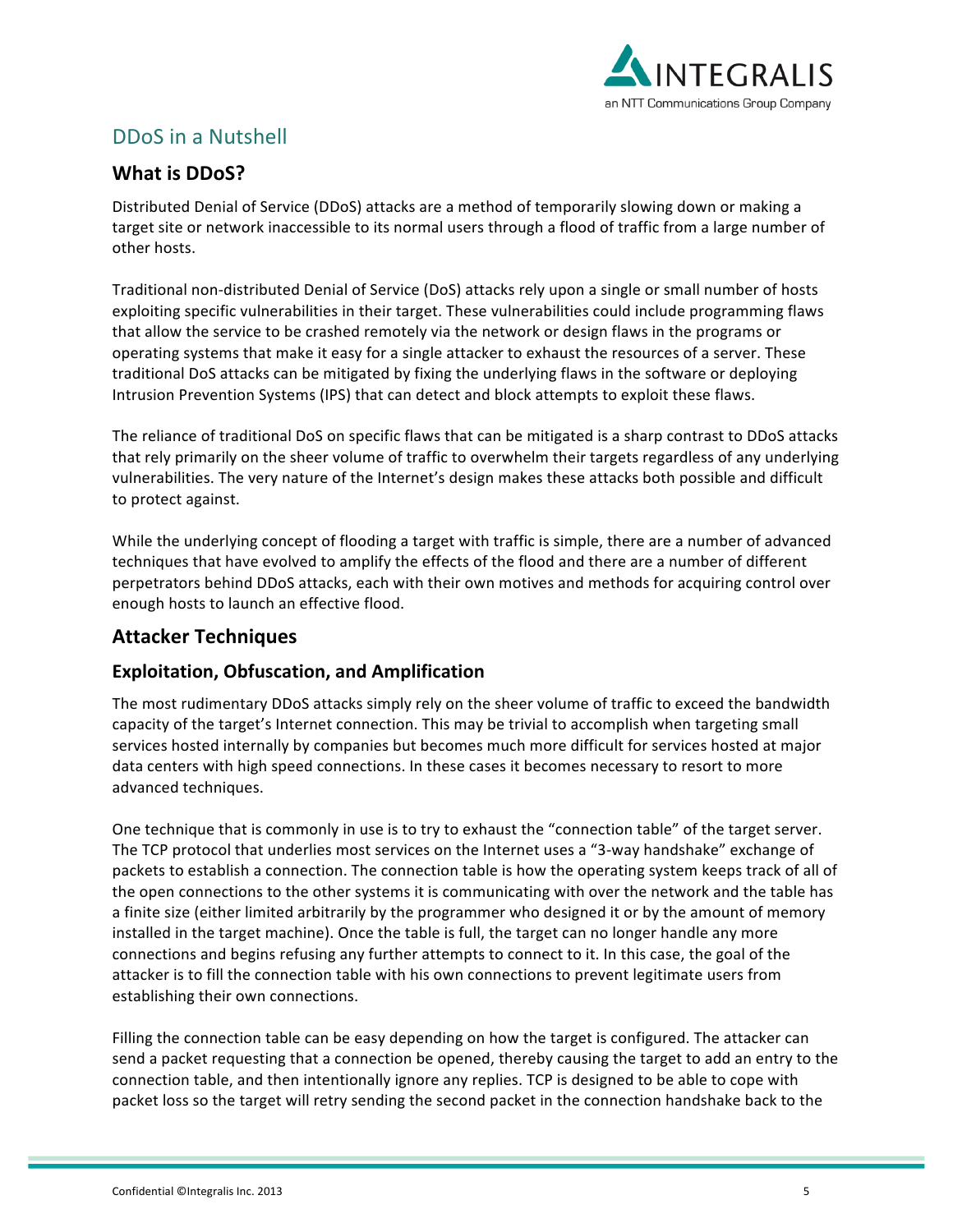

attacker before eventually timing out and closing the connection. The connection table becomes easier to fill if the target is configured for a large number of retries with a long timeout. Reducing the retries and timeouts is possible but this runs the risks of breaking connections to legitimate users who happen to be on slow links or on links with high packet loss.

One potential mitigation against this type of attack would be to look for IP addresses that are causing a large number of hung connections and preemptively cull them from the connection table before the timeout and retry limit is reached. Unfortunately, attackers still have the advantage in this situation as they do not intend to receive a reply to establish an actual connection and can easily spoof their source address. Attackers can also monitor the target to determine how long the timeout is set for and begin establishing actual connections which send and request real data albeit very slowly, ideally just fast enough to prevent the timeout from dropping the connection.

Instead of flooding the target directly attackers have also used "reflected" attacks whereby they leverage other legitimate public services on the Internet to flood the target with traffic. This is easy to accomplish with DNS, a service similar to a phone book that turns domain names like "www.integralis.com" into the IP addresses like 131.103.21.131 that operating systems need in order to establish connections across the Internet. DNS uses the connectionless UDP protocol rather than TCP and does not require connection tables and 3-way handshakes. In normal usage a system would send a single request packet to a DNS server which would then send back one or more reply packets depending on the size of the resulting answer. An attacker can easily spoof the source of DNS requests, intentionally sending queries forged to appear as if they are from his intended target to a large number of DNS servers across the Internet with requests designed to elicit the largest responses possible from these servers. This amplifies the attacker's traffic and conceals his actual source address.

This is certainly not a comprehensive list of DDoS techniques, many combinations of these basic concepts of exploiting known limitations in software design, leveraging other services to amplify attacks, and concealing the attackers' source addresses are possible. This is simply intended to demonstrate the hurdles facing companies that are facing DDoS threats and their reasons for increasingly turning to DDoS protection services.

#### **Voluntary DDoS**

The most basic DDoS attacks are launched by volunteers who willingly run DDoS software on their own personal computers. DDoS tools such as "Low Orbit Ion Cannon" (LOIC) are distributed across the Internet; users can simply download this software, enter a target IP address, and launch an attack. A single home user is unlikely to cause a serious outage but a large number of like-minded individuals can have an impact, especially on smaller sites that are not at major hosting centers.

These types of attacks are typically launched by Anonymous, a hacker group described in more detail below, as they are the only group that has the ability to muster a large enough number of volunteers to make this technique effective on any significant target. The disadvantage to voluntarily DDoSing a target from a personal connection is that it is not very difficult for authorities to track the traffic back to the perpetrators unless steps have been taken to conceal the source of the traffic. A number of perpetrators have been arrested as a result.

#### **Cloud Services**

The rise of cheap cloud hosting services has opened a new opportunity for small operators who want the capability to launch DDoS attacks but don't have easy access to volunteer manpower or large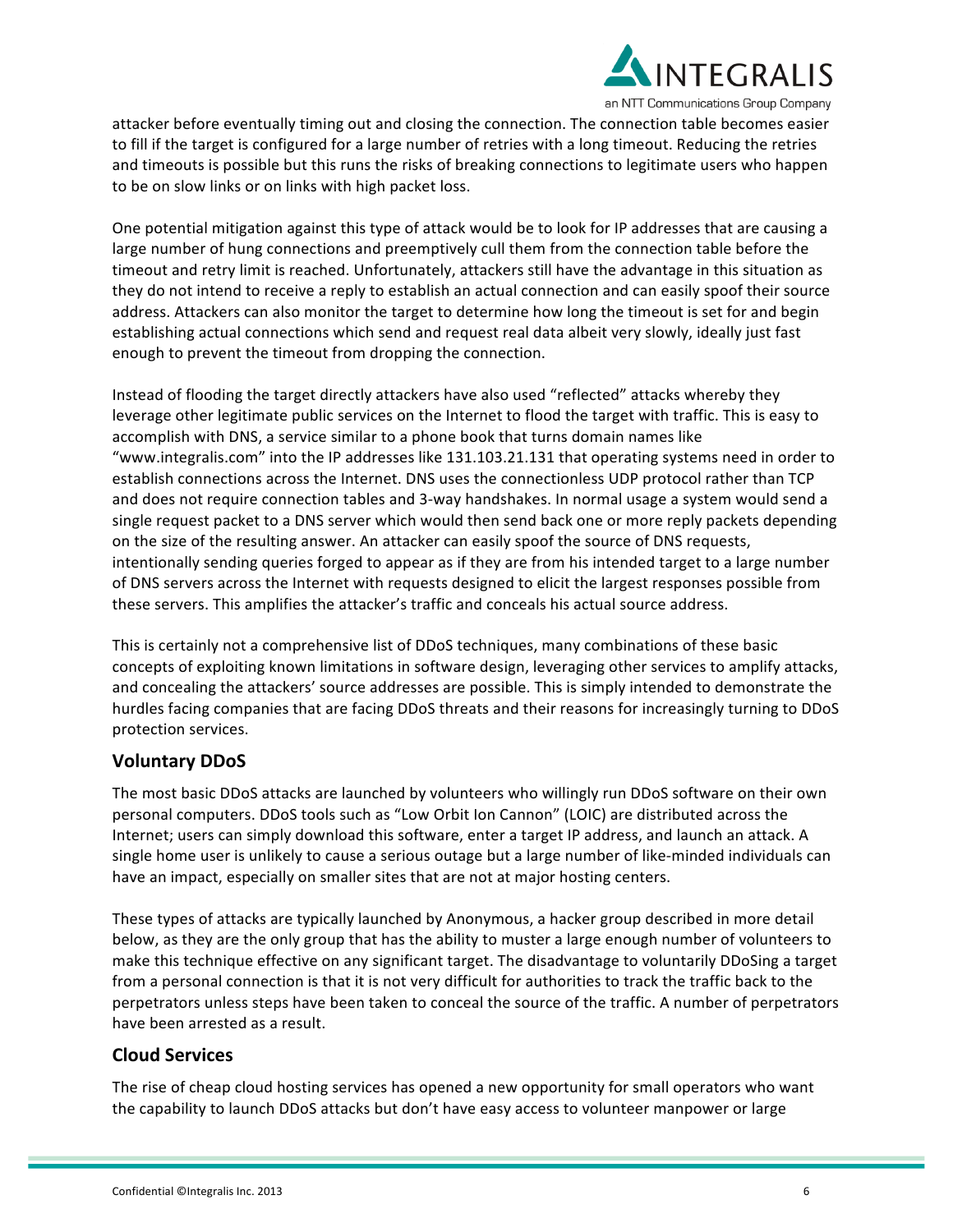

botnets. Major cloud service providers are typically hosted in top tier datacenters with enormous amounts of bandwidth and virtualized server capacity. Pricing is also normally usage-based and very reasonable. Attackers can set up accounts at these cloud service providers and pay to utilize these legitimate services to send a large volume of traffic to their target from a relatively small number of source machines.

Most cloud service providers prohibit these types of activities in their terms-of-service and some actively monitor for and block this activity, so these types of DDoS attacks are typically launched from providers who do not monitor their networks so strictly.

#### **Botnets**

The largest scale DDoS attacks are usually the result of vast botnets. These are worldwide networks of home computers and servers that have been compromised by malware and turned into "zombies" that await instructions. The largest of these networks use multi-tiered architectures where the attacker issues commands to "bot herders" that then forward the commands to the vast network of zombies. These networks are often used to relay spam messages but can also be ordered to unleash large-scale DDoS attacks. Compromised home computers usually come to mind when botnets are mentioned, but compromised servers can contribute much more bandwidth to an attack.

The scale and capacity of these botnets should not be underestimated. The Conficker botnet topped out at 10.5 million compromised zombie hosts. According to Prolexic, a leading DDoS protection service, DDoS attacks in the 1<sup>st</sup> quarter of 2013 were averaging 48.25 gigabits and 32.4 million packets per second, this exceeds the capacity of an OC-768 (a very large fiber-optic connection used for Internet backbones and trans-oceanic links) and will certainly swamp anything but the largest hosting provider.

## **Who is Doing it and Why**

#### **Anonymous**

Many of the high profile DDoS attacks over the past few years have been perpetrated by Anonymous. This group does not have formally defined leadership, membership, or ideology. The group takes action when enough of the individuals who associate themselves with the Anonymous moniker agree that a particular issue warrants their attention and a critical mass is reached.

The group tends to take action on a variety of issues typically related to perceived instances of censorship on the Internet and bullying of individuals by powerful corporations or governments but has also acted on topics as varied as child and animal abuse and hate speech. Since anyone can attribute their activity to Anonymous, the group's activity is very unpredictable. Some of their major activities have included attempts to disrupt activities of the Westboro Baptist Church and Church of Scientology, providing communications support to the Arab Spring protests, attacking credit card companies and Internet hosting providers in retaliation for terminating their business relationships with WikiLeaks, supporting the Occupy movement both with a presence on the ground and through online attacks on banks, and attacks on various companies that publicly announced support for unpopular proposed laws having to do with online anti-piracy or Internet monitoring measures including SOPA, PIPA, and CISPA.

Making exact statements about the composition and capabilities of Anonymous is difficult due to its adhoc structure but analysis of previous activities seems to reveal that there is a core organization of a few dozen to a few hundred individuals with the capability to launch reasonably effective hacking attacks to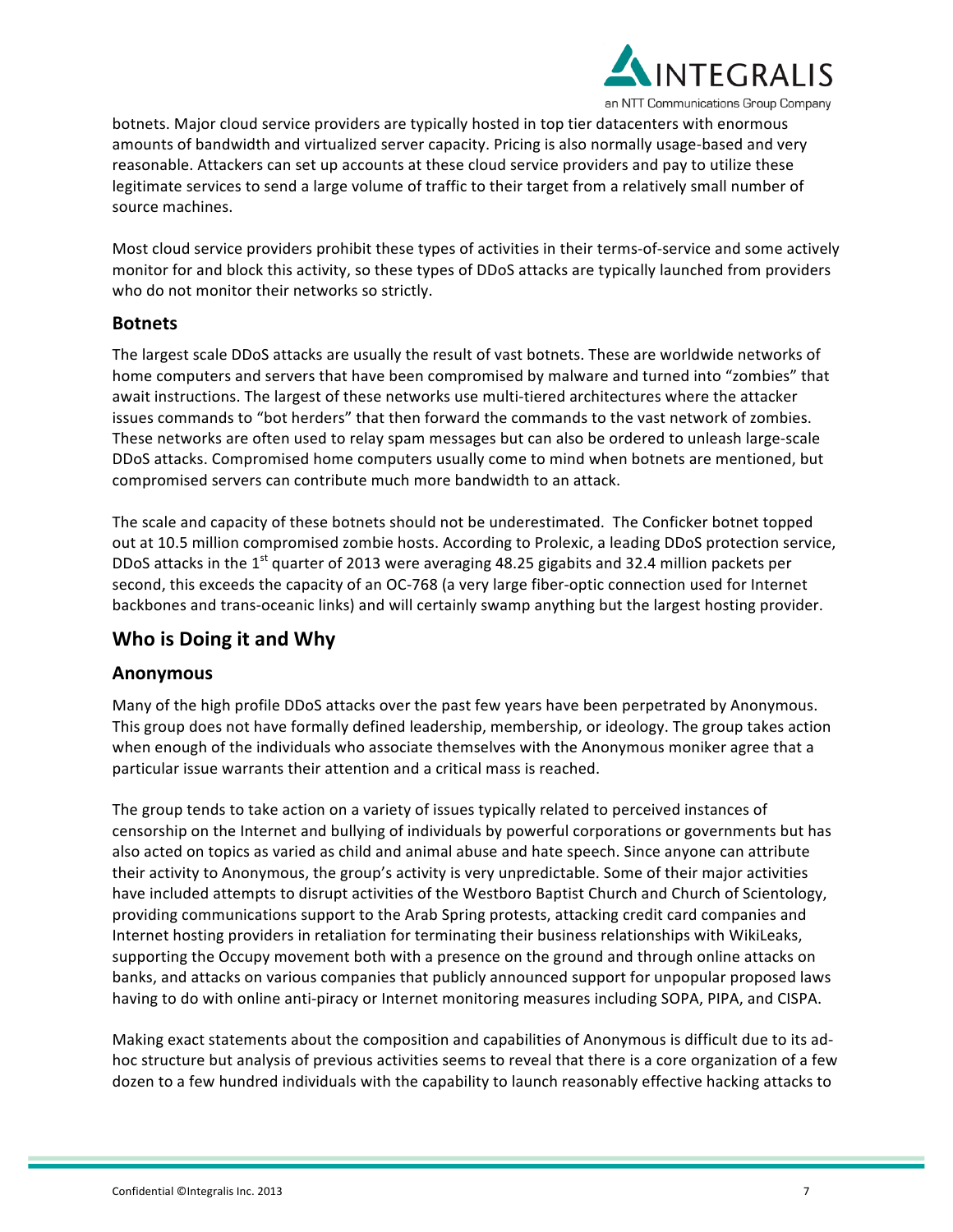

extract sensitive information from their targets while a large proportion of the group are only downloading and running tools provided by others.

The typical Anonymous "raid" is primarily a DDoS attack intended to knock the target offline causing them public embarrassment and lost revenue. A number of easy to use DDoS software packages are available for download on the Internet; unsophisticated individuals associated with Anonymous will simply download these packages and run them from their own personal computers when they see an announcement of a designated date, time, and target on one of the numerous message boards and chat rooms frequented by Anonymous. These individuals run a high risk of getting caught and a number of them have been successfully prosecuted for their activities in support of Anonymous. More sophisticated individuals will find other systems to run the DDoS software. If those individuals run a botnet, they can use their bots to obscure the true source of the attacks. Often there is talk of using proxies to obscure the attacker's identity, however it is difficult to push a large amount of traffic through public proxies.

As is the case with all DDoS attacks, these activities simply cause the target to be unavailable and do not directly expose any sensitive data to the attacker but DDoS attacks may also act as a sort of "suppressing fire" for further hacking activities that can result in compromised data. When a DDoS attack is launched the target's IT administrators may immediately become focused on keeping their systems online, distracting them from any alerts indicating the other more potent attacks. It is not known if this is an intentional tactic or a possible side-effect of individual uncoordinated attackers each using their own techniques. The major Anonymous attack against Sony in the spring of 2011 are a possible fit for this scenario with a large-scale DDoS attack launched against PlayStation Network. After 3 days Sony shut down the PlayStation Network and announced the compromise of 77 million user accounts, some including credit card data. Interestingly, in the aftermath, Sony announced the estimated cost of this attack at \$171 million.

#### **Organized Crime - Blackmail**

Online organized crime operations, frequently operating out of Eastern Europe, set up large-scale botnets in order to support their activities including spamming, identity theft, and blackmailing sites with massive DDoS attacks. These activities are conducted as a for-profit business, in some cases raking in billions of dollars from illicit activities.

The prototypical example of this phenomenon is the "Russian Business Network" (RBN). The RBN builds botnets by distributing malware through affiliate programs similar to those used to promote commercial brands. Independent affiliates build websites and purchase ads to trick unsuspecting Internet users into downloading and installing fake antivirus software that make up the "zombies" within the botnet. One of the early operations of the RBN was to DDoS online sports betting operations set up in Costa Rica by a branch of the US mafia. These events led to the formation of Prolexic Technoligies, one of the earliest and currently one of the premier DDoS protection services<sup>1</sup>. The RBN eventually moved on to leasing access to their botnet to spammers as well as offering "bulletproof hosting" for child pornographers and other illicit operations. It is speculated that the RBN has a number of Eastern European political connections that help prevent the breakup of the network by government authorities.

The DDoS attacks launched by organized criminal operations are some of the largest yet seen owing to the enormous botnets they are capable of assembling. The sheer number of zombie hosts, their wide

<u> 1989 - Johann Stein, fransk politik (d. 1989)</u>

<sup>&</sup>lt;sup>1</sup> Menn, Joseph. Fatal System Error. Public Affairs Books, 2010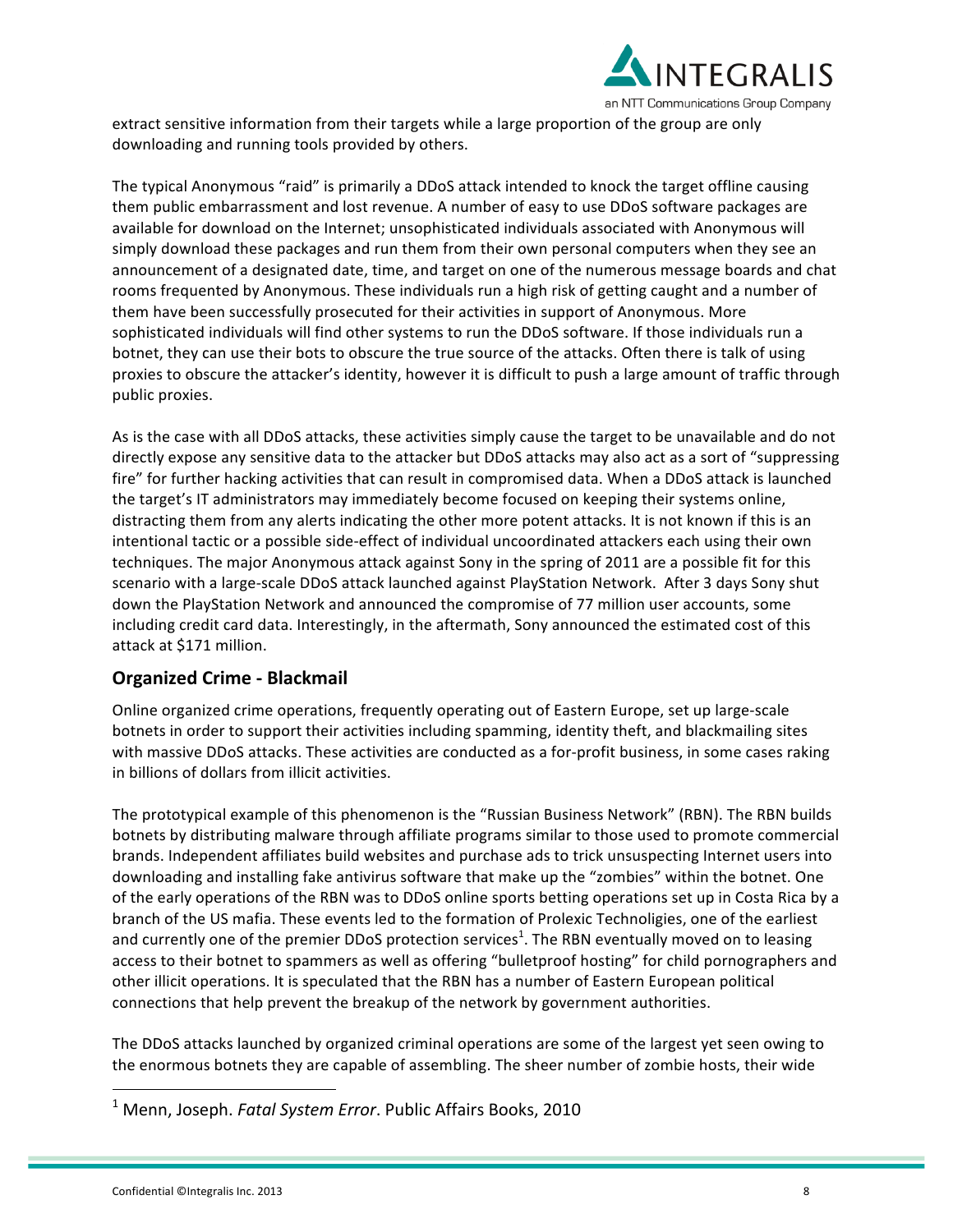

distribution across the Internet, the multi-level command and control architectures used, and the resiliency measures built into the networks' software all make it very difficult to block or quickly dismantle one of these botnets or their attacks.

#### **Booters - DDoS for Hire**

A recent phenomenon is the rise of small-scale DDoS for hire services openly advertising themselves as "stress testing" services. While legitimate stress testing services do exist, similar to commercially available penetration testing services, these "Booter" operations are unlike legitimate commercial operations in that they allow attacks to be launched without verifying the identity of their customer or whether their customer owns the targeted systems. These services are regularly advertised on hacking forums as a way to knock home Internet connections and small websites offline. Often these booters are used by gamers to knock their opponents offline, since most games hand a free win to a player if their opponent disconnects. Many small gaming websites and private servers are also targeted by booters. Esports competitions are also affected and need to take countermeasures to prevent the effects of DDoS attacks because attackers target them for attention and to rig bets on games.

The services are typically run by small groups and payments are received from customers mostly via PayPal. Sometimes booters are powered by botnets but many booter owners simply rent out high bandwidth servers located at so called bulletproof hosting providers. The operations use many of the DDoS obfuscation and amplification techniques described in this document to amplify the impact of their available bandwidth. A victim being attacked by a booter would also not be able to determine the source of the attack.

Getting DDoSed is an occupational hazard of Booter operations. These services often use DDoS protection services themselves to stop attacks from competing booter services. Many of the techniques for bypassing DDoS protection services discussed in this document were developed or perfected while working to unmask illegitimate Booter services.

## **DDoS Protection Techniques**

A number of anti-DDoS techniques exist that may or may not be effective depending on the scale of the attack and the techniques used by the attacker. Simple defensive techniques such as identifying and blocking IP addresses that are launching attacks on a firewall may block small and unsophisticated attacks but are easy to bypass, for example, by spoofing the source address of packets. The firewall may also protect a target server from receiving malicious traffic but the firewall itself has finite resources that can be exhausted. For large scale attacks the target site's Internet connection itself may be overwhelmed with a flood of traffic rendering any on-site protection techniques moot.

Various networking tricks can be used to redirect legitimate users and malicious traffic but most have drawbacks. Redirecting a hostname to an unaffected IP address via DNS during an attack is effective but takes time to propagate across the Internet and it is easy for the attacker to add the new host to his list of targets. Routing protocols like BGP can be used to reroute traffic away from affected networks but can only be used on entire IP blocks rather than individual servers and many companies do not have the capability to reroute their networks if they do not own their own IP range. DoS Defense Systems (DDS) are available that work similarly to Intrusion Prevention Systems (IPS), sitting inline on a network connection monitoring traffic for signs of attacks and blocking malicious traffic while allowing legitimate traffic through; these devices cost money and require administration overhead to manage and may also be rendered moot if the attack is sufficient to saturate the Internet connection that they sit behind.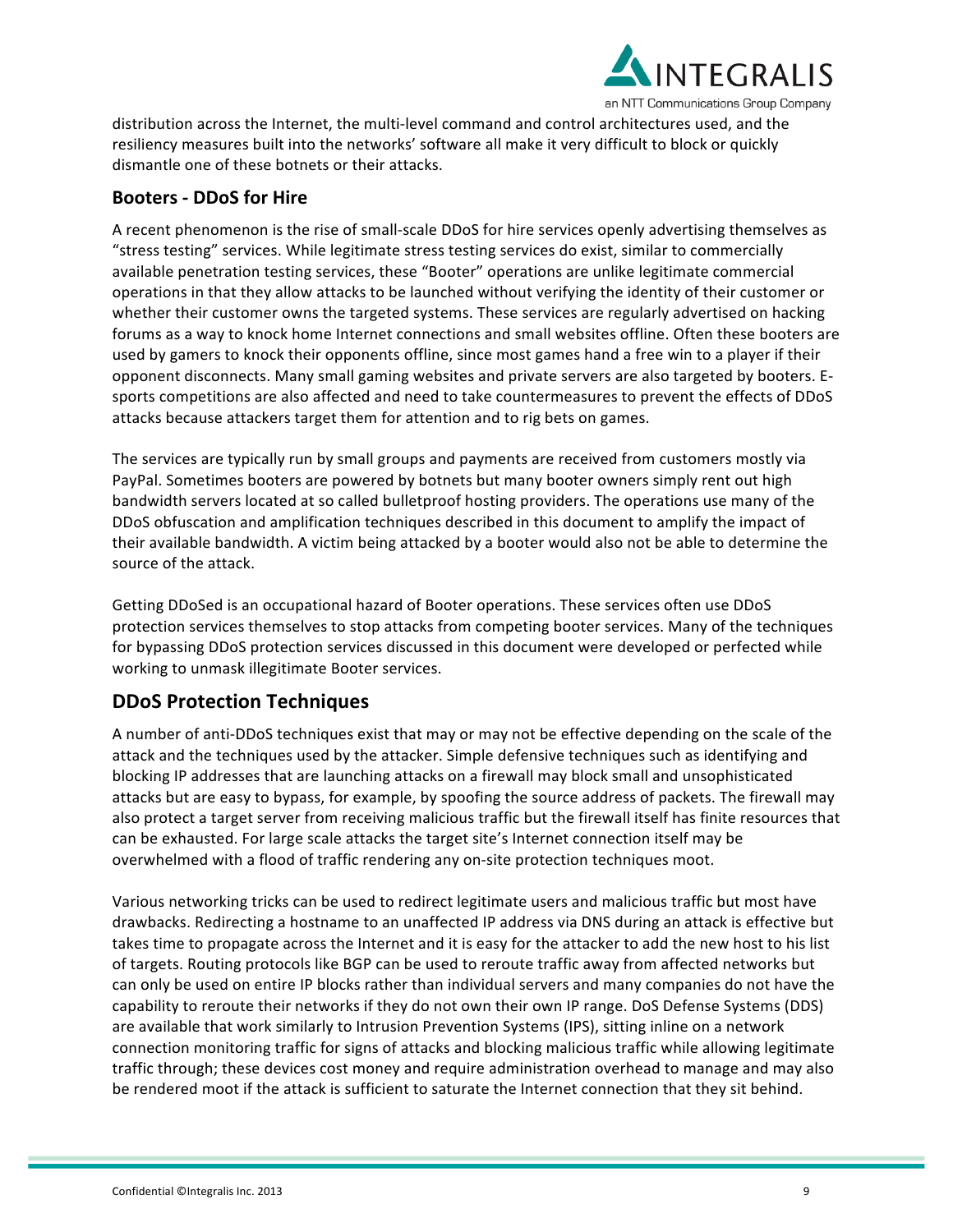

A more effective technique than attempting to address DDoS attacks within an organization's network is to rely on an upstream provider to offer protection. Hosting companies typically have many times the bandwidth available to a single organization's Internet connection and should be able to stand up to much larger floods of traffic without major impact. These services can be inline, such as an Internet Service Provider offering a DDS on their end of a customer's Internet connection to prevent link saturation, or can be cloud hosted services that filter and redirect traffic using DNS or routing protocols. These redirection techniques are the primary subject of the bypass techniques discussed in this whitepaper.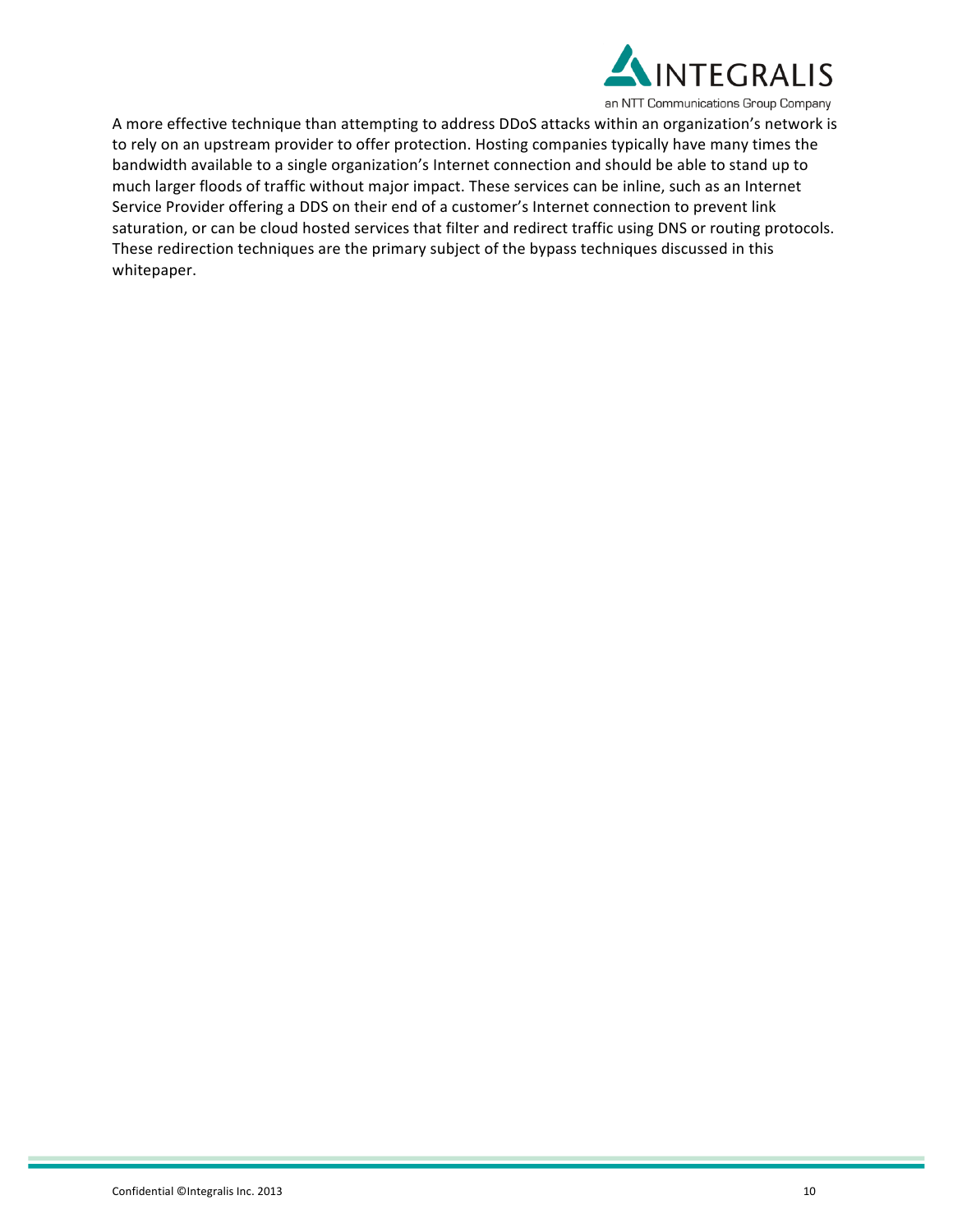

# **Bypassing Cloud DDoS Protection**

#### **Principle**

Many DDoS Protection services are "cloud-based", that is the traffic intended for a customer's servers is directed through the provider's datacenter where it is filtered (referred to from now on as scrubbing servers) and valid traffic is forwarded to the customer's servers (referred to from now on as the origin). These providers can use their man-in-the-middle position on the network to transparently provide other services such as WAF protection and content caching.

The primary principle behind bypassing cloud based DDoS protection services is actually quite simple: If the attacker can identify the IP address of the origin hidden behind the cloud-based DDoS protection service, he can directly attack the server. Many of the DDoS protection services rely on the customer simply pointing their domain names to the protection servers, accomplishing the rerouting through DNS. Finding the server's real IP address through information leakage can be quite easy. There are a number of techniques for accomplishing this.

It is important to note that this bypass technique works when DNS is used to reroute traffic, but it will not work if BGP is used and it will not work if the inspection device is used in-line. Due to the nature of BGP, attack traffic sent to the origin IP address can still be routed through scrubbing servers.

## **Verifying the Origin IP**

If you have the origin IP, then the simplest way to verify the identity of an origin is to manually resolve the domain for the secret origin IP in the hosts file of the attacking machine. After adding an entry for the domain and the secret IP, navigating to that domain in the browser can verify the identity of the origin. 

Running Wireshark or some other packet capture program is an effective method to verify the traffic is indeed bypassing the DDoS protection service. When visiting the home page and running a packet capture, the outbound GET request should be going to the origin IP and should not be going to any IP that the domain would normally resolve to. After verifying that the traffic is going to the correct IP, the response headers should be verified. Many DDoS protection services add on headers in the response traffic. For example if you view a Cloudflare protected website, you will see a "CF-RAY" response header, and a Cloudflare specific cookie. If you view the origin directly, it will not normally have these headers.

Sometimes there are open reverse proxies out there on the Internet that may be mistaken for the origin, especially while scanning. Checking for the presence of these headers can help to eliminate false positives. Another way to detect the presence of an open reverse proxy is to send it a request with another host name that is protected by the same DDoS protection provider. The reason for the existence of these hosts is unknown but it is worth being aware of.

It should be understood that "name-based virtual hosting" might be in use by the target site. If this setting is enabled, the target site will not return the contents of its stored webpages unless the correct Host header is provided. Any attempt to scan for or verify the origin IP should therefore always contain the correct Host header.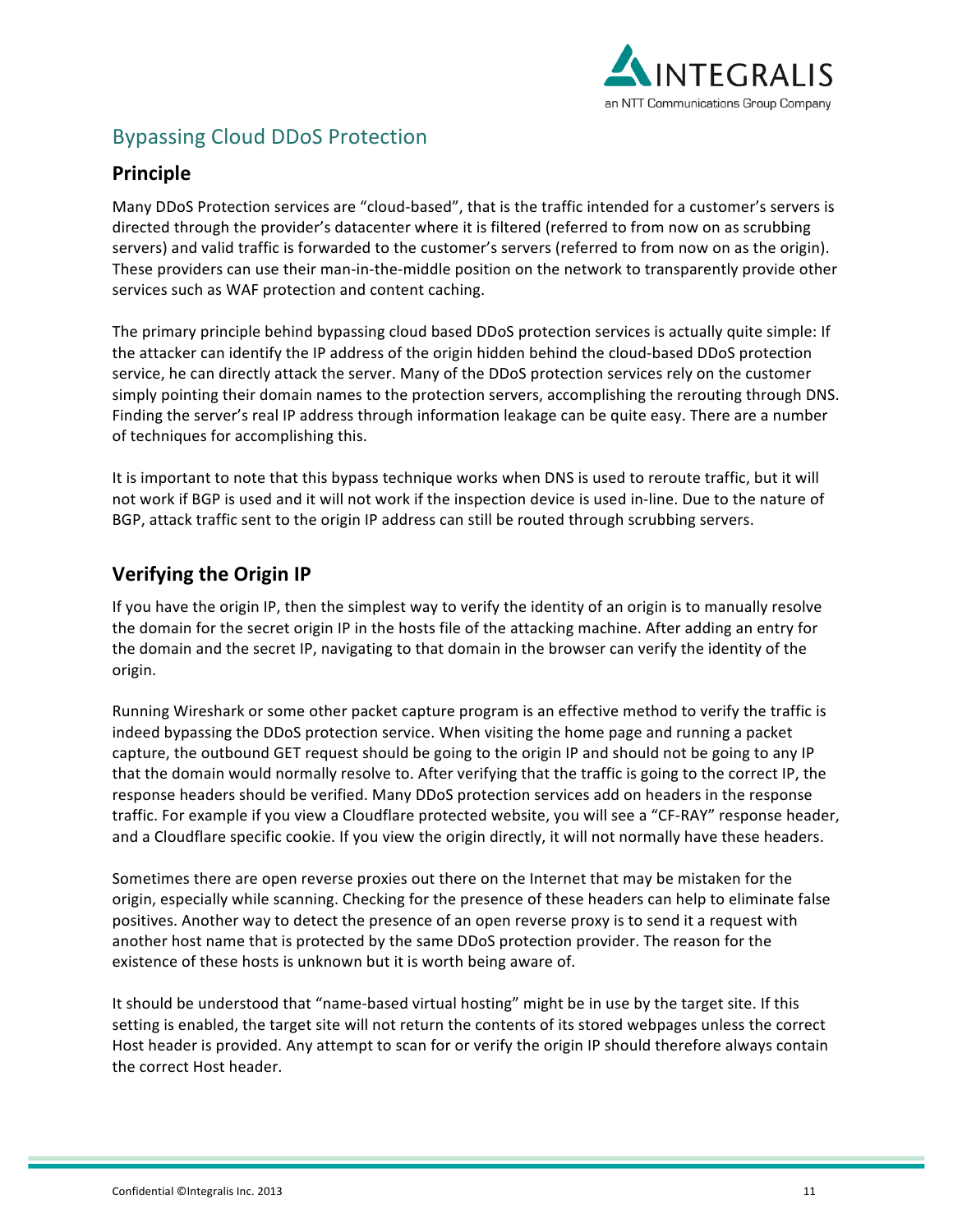

Another technique to verify the origin IP would be to launch a large DDoS attack against a suspected IP. If a server has mitigations in place to prevent serving HTTP responses to requests coming from outside a cloud provider's IP ranges, there may be no obvious signs that it is the origin. Taking down the origin IP can be an effective method for verifying the origin IP if requesting the website through normal means would no longer be possible. The cloud provider would only serve up a cached copy of the webpage if the origin is unreachable.

# **Related Domains**

Perhaps the simplest technique for unmasking the origin IP is to check similar domain names to see if they also host web sites that match the intended target site. For example, if "http://www.integralis.com" is hosted behind a DDoS protection service the attacker could try browsing to "http://ftp.integralis.com". This takes advantage of the fact that many web servers also host other services, FTP being one of the most frequent, that may have their own domain names that are not routed through DDoS protection services. Checking the IP of any known subdomains could reveal that the ftp.integralis.com domain name points to the actual IP address of the server hidden behind the DDoS protection service.

# **Outbound Connections**

Some dynamic web services have the ability to establish outbound connections for various reasons. These can include retrieving files to be uploaded into the web site, such as avatar images on a message board or other application specific purposes. While inbound connections to the web server are routed through the DDoS protection service the reverse proxy appears to only operate one way. Outbound connections are not proxied through the DDoS protection service even though inbound connections are. An attacker can connect to the web site and cause it to take an action that will initiate an outbound connection to a server under his control. He can then check to see what IP address the connection was established from and verify whether or not this is the actual IP address of the server behind the DDoS protection service.

A variation on this technique is to cause the server to send an email. While the server may route the email through intermediate mail gateways rather than establishing a direct connection to the attacker's mail server, the mail headers normally include IP address information indicating the origin of the email and the chain of mail servers that it passed through. These headers could potentially reveal the actual IP address of the protected web server as well.

## **Servers Leaking IP Addresses**

Web servers are complicated and there are a number of opportunities for them to leak information including their actual IP addresses. An attacker may leverage these to discover the server's true IP address if DDoS protection services do not take steps to search for the appearance of the protected server's actual IP address in the content or headers of web pages.

Web server error messages are often quite verbose and can reveal the server's actual IP address. Triggering one of these error messages can be as simple as requesting a non-existent page to trigger a 404 "Not Found" error, for example CVE-2000-0649 has always been seen as a security issue for leaking private IP addresses but it may leak public IP addresses as well. Other server and application specific vulnerabilities could result in disclosure of the public facing IP address. Since this issue is not typically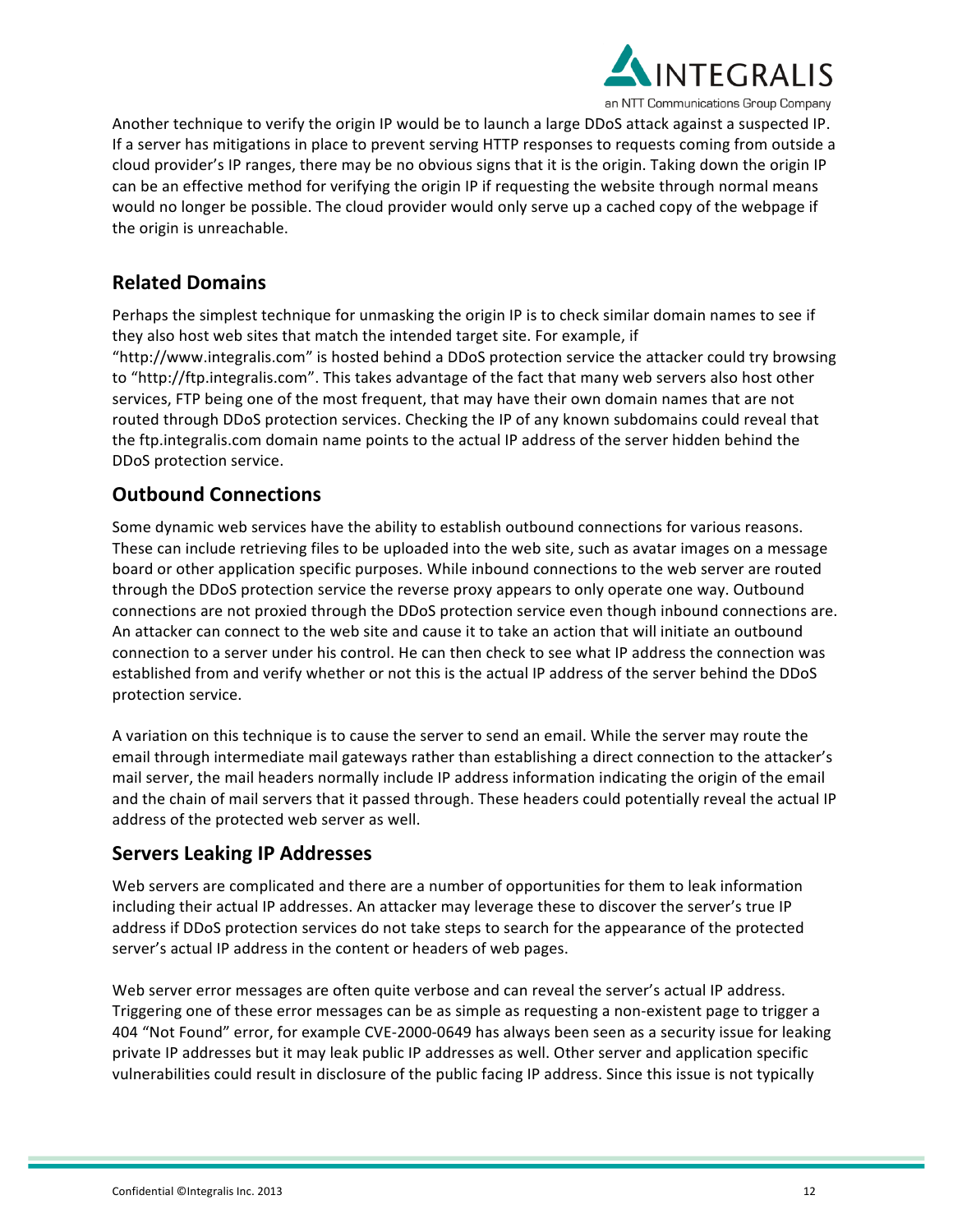

considered a security vulnerability, there is not much available information on public facing IP address disclosure vulnerabilities. More research needs to be done in this area.

#### **Historical Data**

Historical DNS data can be obtained through the ISC's passive DNS database (\$7,500 for a copy of the data), and it may also be recorded and found in Google searches for the domain. Most sites that are located behind DDoS protection services were at one point available directly on the Internet and historical DNS records would reflect the server's actual IP address. An attacker utilizing one of these services could quickly identify the actual server.

Most DDoS protection services recommend to their customers that they change their IP address after setting up protection, however this instruction may not be followed due to negligence or operational requirements, as changing the IP address may break infrastructure.

#### **DDoS Provider Specific Information Leakage Issues**

In the past, DMCA complaints have been filed against Cloudflare customers for the express purpose of revealing the IP address of the origin<sup>2</sup>. Depending on the policies of a DDoS protection provider, abuse complaints may be used for information leakage purposes.

DDoS protection services also have a bypass mode where the customer can send the traffic to the origin without passing through the DDoS provider's network. This functionality may be triggered if the customer need to perform troubleshooting, and it may be triggered on some services if a DDoS attack exceeds the size of attack the customer paid for. This technique has been observed in use by the criminal underground<sup>3</sup> but Integralis was unable to test it first-hand since testing this behavior would involve attacking Cloudflare's network, and commanding that much bandwidth would either cost a lot of money or involve unethical botnet creation activities.

## **Scanning**

A last resort method of identifying the actual IP address of server behind a DDoS protection service would be to scan a range of IP addresses in an attempt to find a directly accessible web site that matches the protected site. Given enough time this technique should eventually discover the web server hidden behind the DDoS protection service provided that server does not have mitigations in place that would prevent it from responding to an HTTP request coming from outside the cloud provider.

Scanning works on the same principle as verifying the origin IP of a site. Instead of manually resolving the DNS for one suspected IP, the tool simply does this manual DNS resolution and testing for every single IP in a given range.

<u> 1989 - Johann Stein, fransk politik (d. 1989)</u>

<sup>&</sup>lt;sup>2</sup> http://blog.cloudflare.com/thoughts-on-abuse

<sup>3</sup>

http://webcache.googleusercontent.com/search?q=cache:ZqI3WvNcqOQJ:www.hackforums.ne t/showthread.php?pid=31747338+&cd=5&hl=en&ct=clnk&gl=us&client=firefox-a (this is a google cached copy of a hackforums thread, a user claiming to be able to bypass Cloudflare in this way)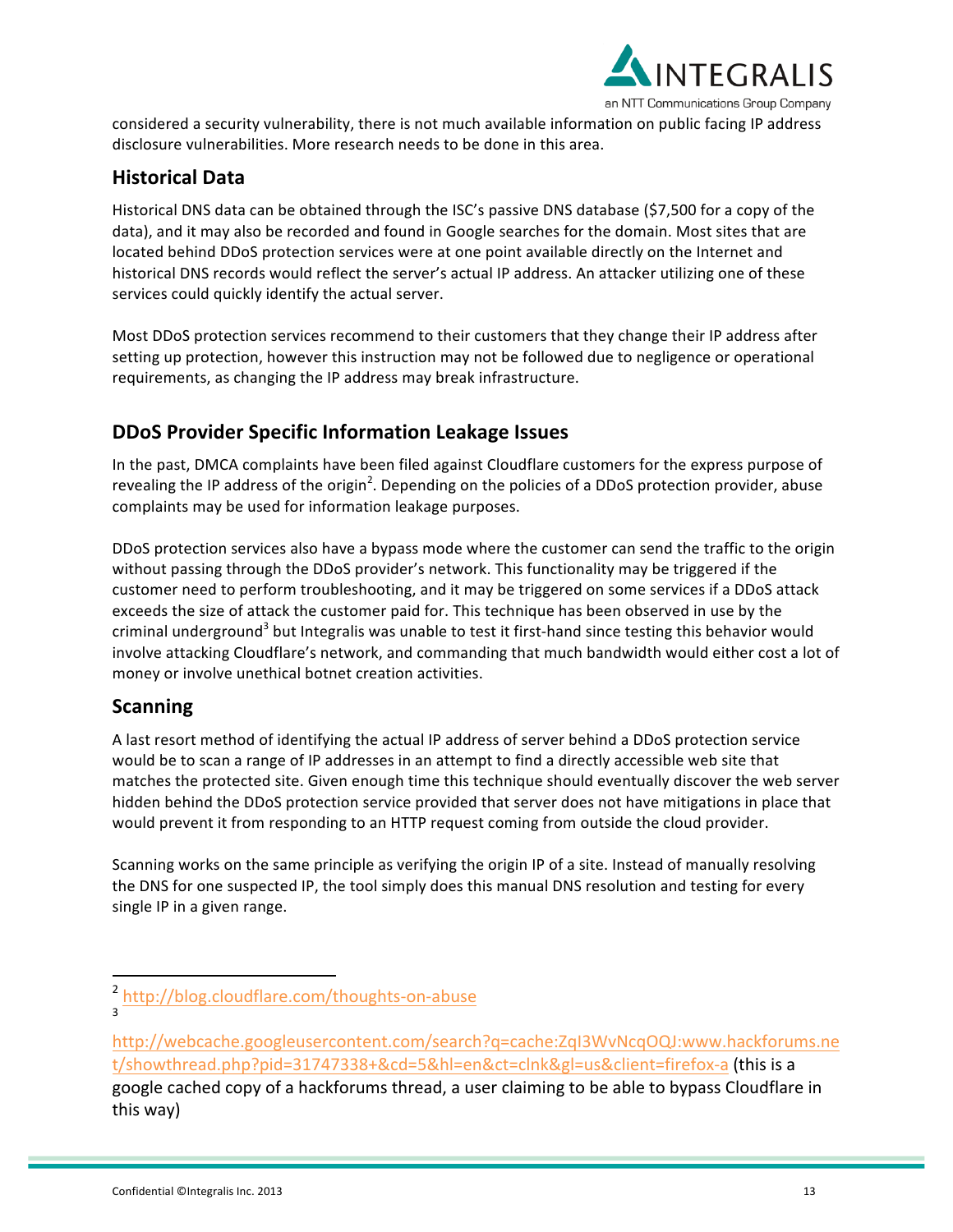

Integralis has developed a proof-of-concept tool to demonstrate the feasibility of this technique discussed in more detail below.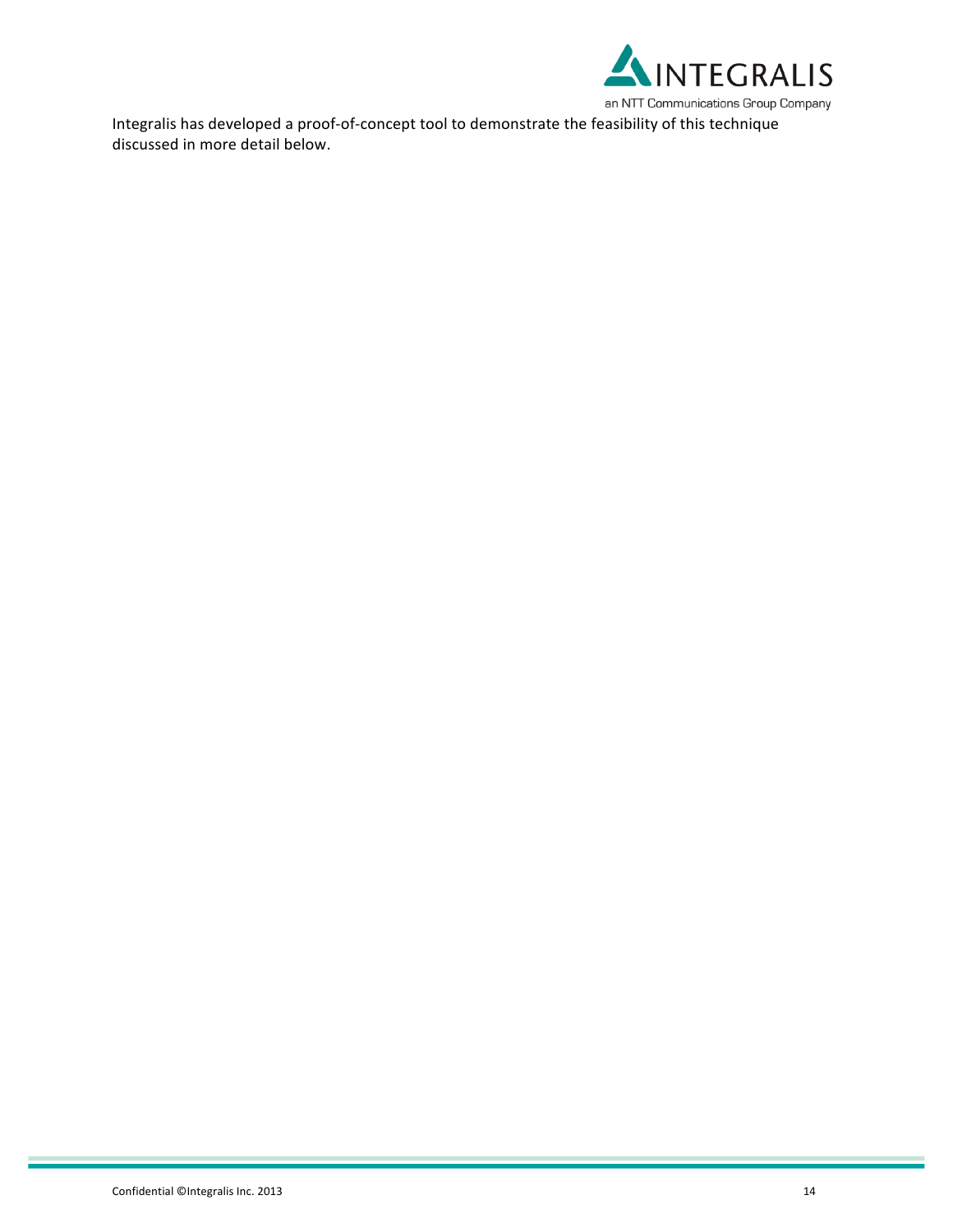

# Scanning Proof-of-Concept Details

#### **Overview**

The scanning process involves searching a range of IP addresses to identify live web servers and comparing the pages returned by these web servers against the DDoS protected version of the target site to find a match. Barring some issues with open reverse proxies, discussed below, a matching web site is indicative that the scanner has found the actual web site that the DDoS protection service is forwarding filtered traffic to.

# **Identifying Target Ranges**

Scanning the entire Internet for potential matching web pages is possible as a last resort although it would take a significant amount of time and may generate abuse complaints. Initial searches could be conducted on much smaller ranges such as those belonging to the target company itself or the IP range of hosting providers that the target company is known to use.

WHOIS records tracking the ownership of domain names and IP addresses are easily queried and will likely reveal any IP ranges belonging to the target company. Scans of these ranges will likely reveal the target server if it is located on the target company's own network.

Checking historical DNS data and related domains can also give clues as to what IP ranges the origin may reside on. Victim.com may be behind DDoS protection, but ftp.victim.com may not be and if ftp.victim.com is not the same server as victim.com, the chance of them residing in the same hosting provider's range is very high. If a DDoS protection customer changed their IP address with their hosting provider after enabling protection (as is recommended by multiple providers), their origin server is still within the same IP range of the hosting provider. If their outbound mail is forwarded through other servers, those servers may be on the same hosting provider.

Tracking forum and social media postings by the site's administrators can also give clues. If the administrator recently "liked" or posted about a hosting provider, the IP ranges of that provider may be the most likely place to search for the origin IP.

## **Web Server Scanning**

Retrieving candidate pages from the target IP range is the most time consuming part of the scanning process and limits the rate at which the scan can be conducted. Reducing the HTTP timeout, the amount of time the scanner will wait for a response from an IP address, can drastically reduce the scan time but runs the risk of missing web servers that do not respond quickly.

A multi-threaded process can also be used to request multiple pages simultaneously speeding the process further but this approach will inevitably hit its own resource limits (bandwidth, memory, CPU, number of open sockets, etc.). The proof-of-concept scanner running with 128 threads and a 3 second timeout is capable of scanning a /24 network (256 IP address) in a few seconds using this method while a /16 network (65536 IP addresses) takes about 15 minutes. This scanning concept can be split out across any number of hosts to increase the amount of resources available thereby reducing the scanning time and would be particularly potent if launched from a widely distributed botnet.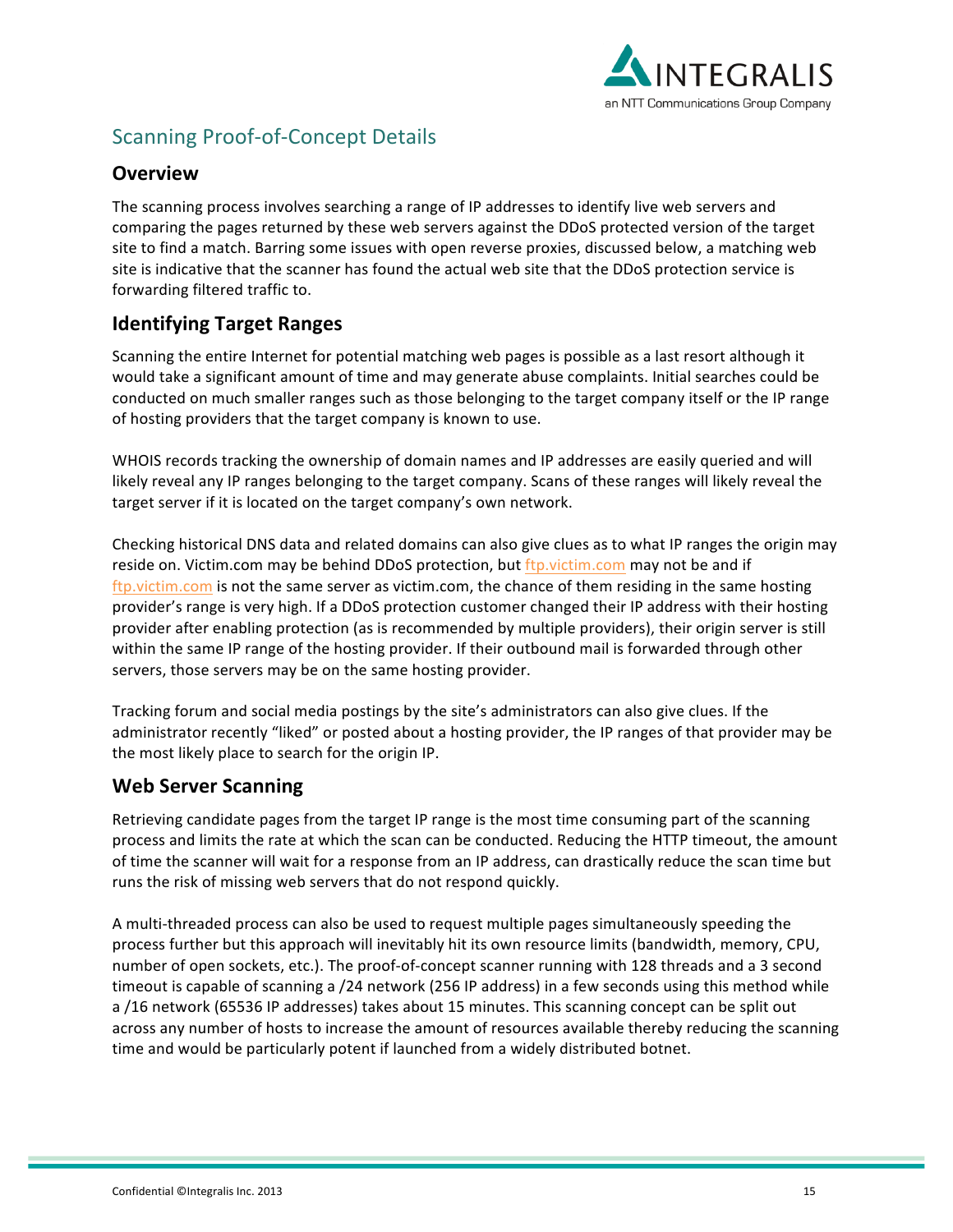

# **Page Matching**

Once pages have been retrieved, a simple and fast method of identifying the target page is to simply search the retrieved contents for a snippet of unique text. The attacker can review the DDoS protected version of the page to find a unique string that is unlikely to occur on other web pages before launching his scan and in most cases a unique string should be easy to find.

The scanner must be pointed to a page which will contain unique content. It is not necessary to load the home page. Any arbitrary page will do. For the sake of efficiency, a user of this scanner should search for a page that does not redirect and responds with simple, unique text content.

Another interesting approach that may be useful when a unique string cannot be identified is for the scanner itself to retrieve an entire page from the protected site and compare the contents of this page against the candidate sites. An exact match may not occur in all cases due to dynamic content but a high percentage of correlation between the 2 pages indicates a candidate that the attacker should manually verify. The proof-of-concept tool utilizes both of these modes, accepting a search string on the command line or performing percent matching if the required libraries are installed.

#### **Potential Issues**

An issue that occurs during scans is false-positive matches resulting from open proxies within the scanned IP ranges. These open proxies will request and return a web page based on the site requested in the HTTP headers and will appear to the scanner as a name-based virtual host returning the actual web page. A simple manual check can be performed by the attacker to determine if the matching IP address will return content for other web pages known to be located elsewhere. Most of these servers we discovered in our research only served up Cloudflare protected domains and did not respond with the contents of webpages not behind Cloudflare protection. One way to detect these types of servers is to request an unrelated Cloudflare domain. If it returns a result, it is acting as a proxy. Manual verification checks quickly become infeasible for large search ranges that may include hundreds of open proxies. Any open proxy should request and return content from the DDoS protected version of a page. If the DDoS protection provider inserts headers into HTTP responses, the attacker can configure the scanner to use these headers to automatically rule out the false-positives. For example, Cloudflare protected HTTP responses contain the CF-RAY HTTP header.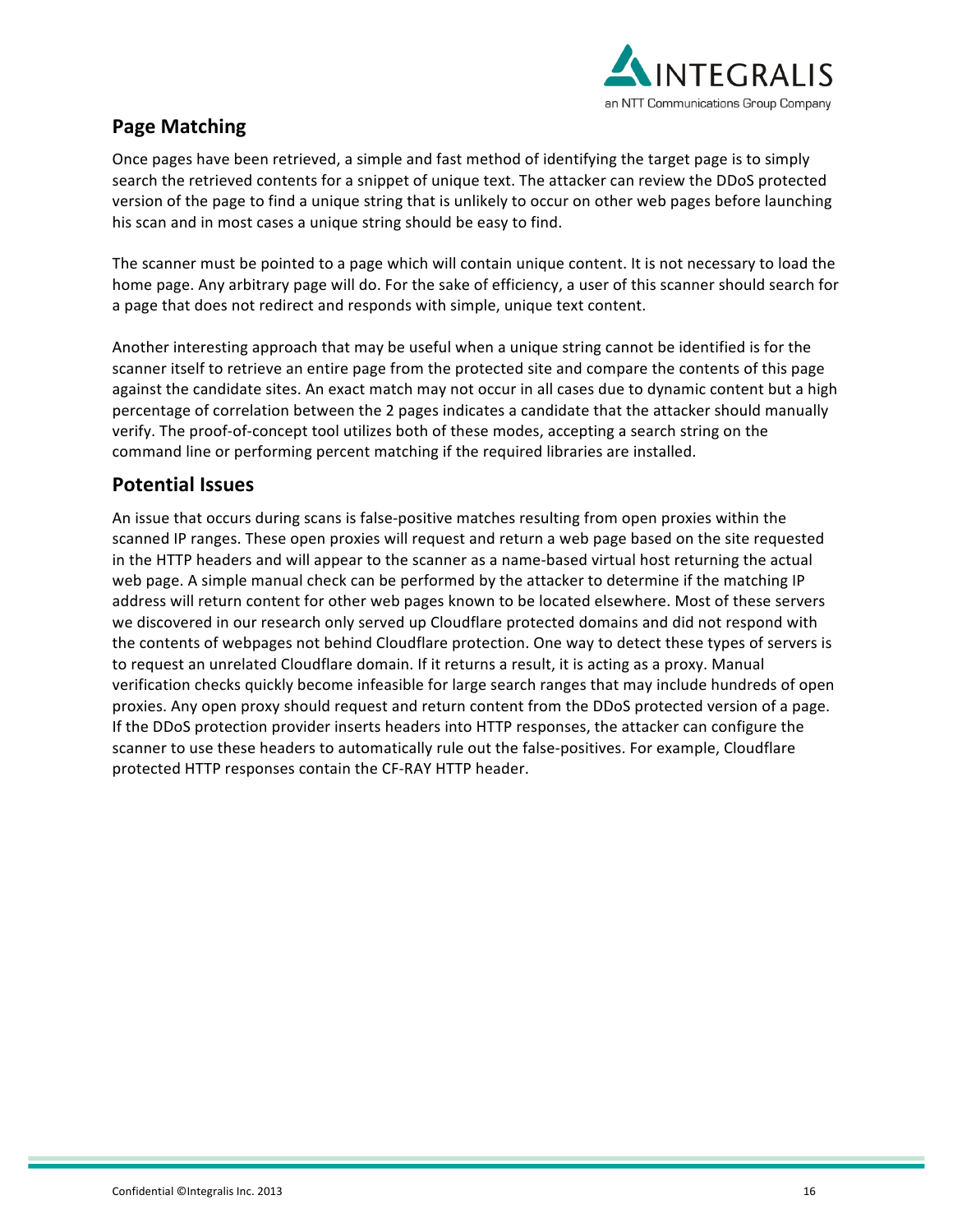

# **Mitigation Techniques**

#### **Firewalling Origin Server**

Firewalling a server off from direct Internet access, only allowing inbound connections from IP address associated with the DDoS protection service, is an easy but incomplete technique to mitigate some of the techniques that can be used to identify the actual IP address of a server behind a DDoS protection services.

Filtering the server in this manner would prevent attackers from checking related domains and scanning for matching web pages but would do nothing to defend against outbound connections from the web server, server information leaks, or historical data revealing the actual IP address. These issues would have to be addressed separately to keep the IP address hidden.

This mitigation cannot protect against an attacker using a DDoS attack as a method of verifying the origin IP. Using access rules only helps to maintain the secrecy (or arguably, security-by-obscurity) of the origin IP.

This mitigation may also harm availability. This is a non-standard configuration and in the event of an availability related problem, this may make troubleshooting more complicated- especially if the current administration is not aware of the configuration.

#### **In-Line DDoS Protection**

Real in-line DDoS protection is not vulnerable to these bypass methods. If the filtering appliance is inline, then knowing the IP address of the origin does not help the attacker in any way. The difference between inline and BGP based mitigation methods and DNS based mitigation methods, is that the former methods do not attempt to rely on security by obscurity while the latter does.

In-line DDoS protection may be achieved physically, by putting a filtering appliance directly in the path of the servers, or it may be achieved virtually, by using BGP to redirect traffic intended for the origin IP through the filtering provider instead.

Using BGP to reroute DDoS traffic poses its own limitations- the DDoS protection customer must own their own /24 or larger network range and the switchover adds latency and takes several minutes to take effect. The customer must also deal with privacy concerns because all traffic from that /24 will be rerouted. This may be a problem if other services run in that range. If this can be achieved, it appears this is the only effective "cloud based" method available currently.

If the hosting provider provides DDoS protection as a part of the service, and it is an "in-line" arrangement, this may be the best option for users who cannot afford to buy IP ranges or filtering appliances.

Using a physical appliance has bandwidth limitations, since it cannot help if a DDoS attack's size exceeds the bandwidth of the customer's connection. Privacy concerns are largely avoided with this method, since the data would never leave the customer's premises.